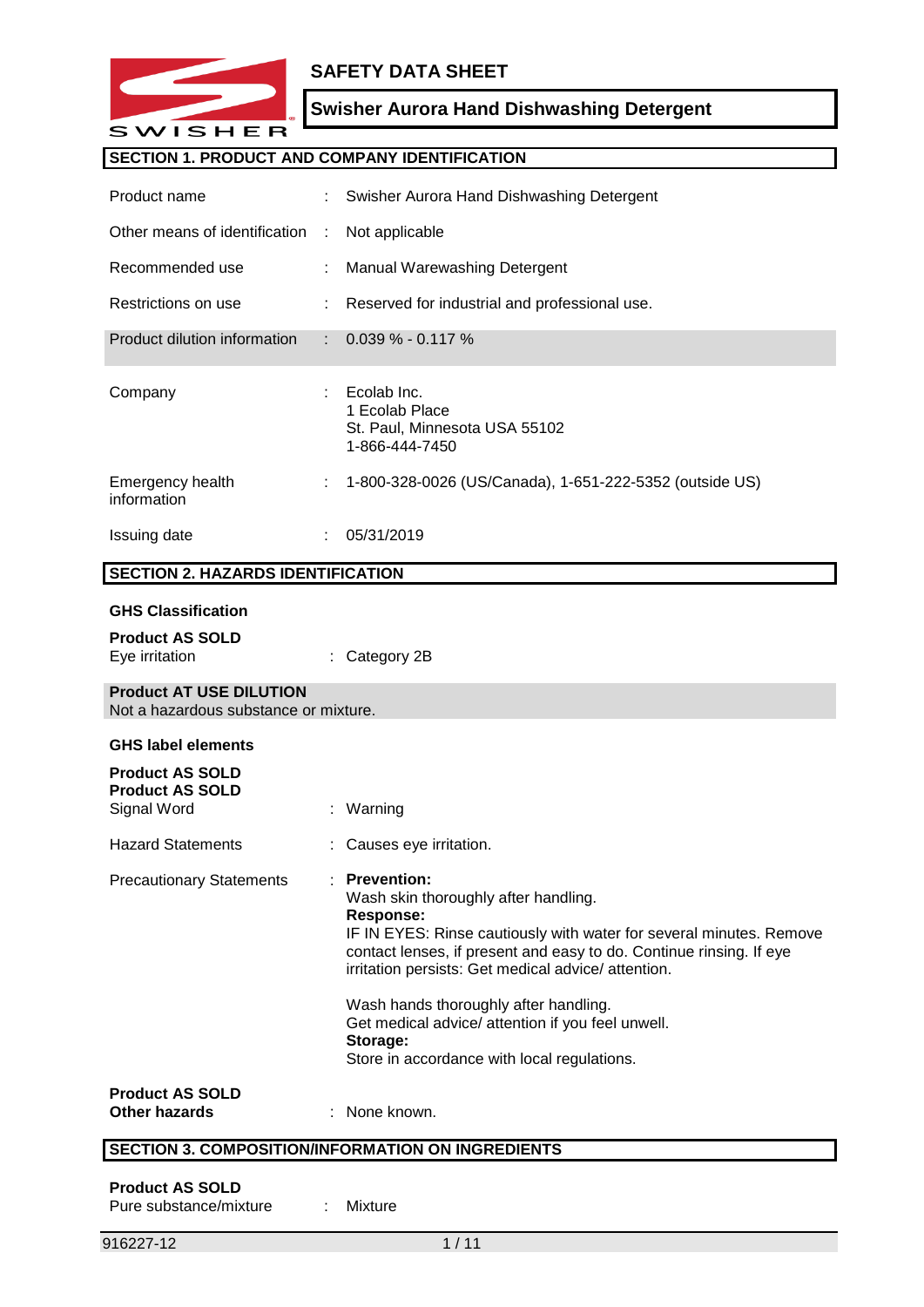| <b>Chemical name</b>                           | CAS-No.    | <b>Concentration (%)</b> |
|------------------------------------------------|------------|--------------------------|
| Secondary Alkanesulphonates                    | 68439-57-6 | $5 - 10$                 |
| Sodium poly(oxyethylene) dodecyl ether sulfate | 68585-34-2 | $1 - 5$                  |
| amines, coco alkyldimethyl, n-oxides           | 61788-90-7 | $1 - 5$                  |
| sodium chloride                                | 7647-14-5  | $1 - 5$                  |
| Propylene glycol                               | 57-55-6    | 1 - 5                    |
| ethanol                                        | 64-17-5    | $1 - 5$                  |

## **Product AT USE DILUTION**

No hazardous ingredients

# **SECTION 4. FIRST AID MEASURES**

| <b>Product AS SOLD</b><br>In case of eye contact                  | : Rinse with plenty of water.                                                     |
|-------------------------------------------------------------------|-----------------------------------------------------------------------------------|
| In case of skin contact                                           | : Rinse with plenty of water.                                                     |
| If swallowed                                                      | : Rinse mouth. Get medical attention if symptoms occur.                           |
| If inhaled                                                        | : Get medical attention if symptoms occur.                                        |
| Protection of first-aiders                                        | : No special precautions are necessary for first aid responders.                  |
| Notes to physician                                                | : Treat symptomatically.                                                          |
| Most important symptoms<br>and effects, both acute and<br>delayed | : See Section 11 for more detailed information on health effects and<br>symptoms. |
| <b>Product AT USE DILUTION</b>                                    |                                                                                   |
| In case of eye contact                                            | : Rinse with plenty of water.                                                     |
| In case of skin contact                                           | : Rinse with plenty of water.                                                     |
| If swallowed                                                      | : Rinse mouth. Get medical attention if symptoms occur.                           |
| If inhaled                                                        | : Get medical attention if symptoms occur.                                        |
|                                                                   |                                                                                   |

### **SECTION 5. FIRE-FIGHTING MEASURES**

| <b>Product AS SOLD</b><br>Suitable extinguishing media | : Use extinguishing measures that are appropriate to local<br>circumstances and the surrounding environment. |
|--------------------------------------------------------|--------------------------------------------------------------------------------------------------------------|
| Unsuitable extinguishing<br>media                      | : None known.                                                                                                |
| Specific hazards during fire<br>fighting               | : Not flammable or combustible.                                                                              |
| Hazardous combustion<br>products                       | : Decomposition products may include the following materials:<br>Carbon oxides<br>Sulfur oxides              |
| Special protective equipment                           | : Use personal protective equipment.                                                                         |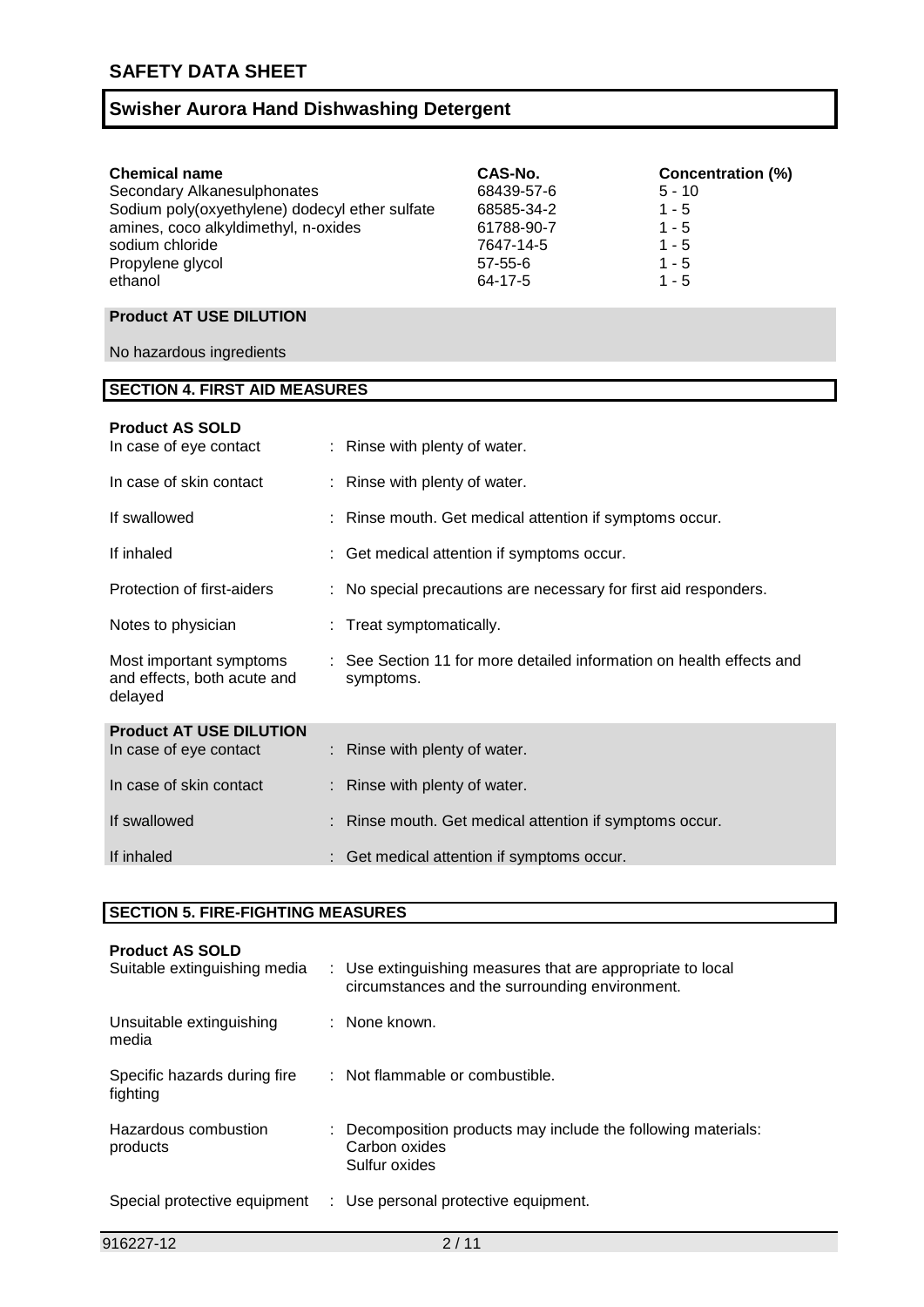for fire-fighters

| Specific extinguishing<br>methods | : Fire residues and contaminated fire extinguishing water must be<br>disposed of in accordance with local regulations. In the event of fire<br>and/or explosion do not breathe fumes. |
|-----------------------------------|---------------------------------------------------------------------------------------------------------------------------------------------------------------------------------------|
|                                   |                                                                                                                                                                                       |

## **SECTION 6. ACCIDENTAL RELEASE MEASURES**

| <b>Product AS SOLD</b><br>Personal precautions,<br>protective equipment and<br>emergency procedures         | : Refer to protective measures listed in sections 7 and 8.                                                                                                                                                                                                                                                                                                                                                                    |
|-------------------------------------------------------------------------------------------------------------|-------------------------------------------------------------------------------------------------------------------------------------------------------------------------------------------------------------------------------------------------------------------------------------------------------------------------------------------------------------------------------------------------------------------------------|
| Environmental precautions                                                                                   | : Do not allow contact with soil, surface or ground water.                                                                                                                                                                                                                                                                                                                                                                    |
| <b>Product AT USE DILUTION</b><br>Personal precautions,<br>protective equipment and<br>emergency procedures | : Refer to protective measures listed in sections 7 and 8.                                                                                                                                                                                                                                                                                                                                                                    |
| Environmental precautions                                                                                   | : No special environmental precautions required.                                                                                                                                                                                                                                                                                                                                                                              |
| Methods and materials for<br>containment and cleaning up                                                    | : Stop leak if safe to do so. Contain spillage, and then collect with non-<br>combustible absorbent material, (e.g. sand, earth, diatomaceous<br>earth, vermiculite) and place in container for disposal according to<br>local / national regulations (see section 13). Flush away traces with<br>water. For large spills, dike spilled material or otherwise contain<br>material to ensure runoff does not reach a waterway. |
|                                                                                                             |                                                                                                                                                                                                                                                                                                                                                                                                                               |

### **SECTION 7. HANDLING AND STORAGE**

### **Product AS SOLD**

| PIUUUU AJ JULD<br>Advice on safe handling                 | : Wash hands thoroughly after handling. In case of mechanical<br>malfunction, or if in contact with unknown dilution of product, wear full<br>Personal Protective Equipment (PPE). |
|-----------------------------------------------------------|------------------------------------------------------------------------------------------------------------------------------------------------------------------------------------|
| Conditions for safe storage                               | : Keep out of reach of children. Store in suitable labeled containers.                                                                                                             |
| Storage temperature                                       | : 0 °C to 50 °C                                                                                                                                                                    |
| <b>Product AT USE DILUTION</b><br>Advice on safe handling | : Wash hands after handling. For personal protection see section 8.                                                                                                                |
| Conditions for safe storage                               | : Keep out of reach of children. Store in suitable labeled containers.                                                                                                             |

### **SECTION 8. EXPOSURE CONTROLS/PERSONAL PROTECTION**

### **Product AS SOLD Ingredients with workplace control parameters**

| Components       | CAS-No.       | Form of<br>exposure | Permissible<br>concentration | <b>Basis</b>       |
|------------------|---------------|---------------------|------------------------------|--------------------|
| Propylene glycol | $57 - 55 - 6$ | <b>TWA</b>          | 10 mg/m $3$                  | AIHA WEEL          |
| ethanol          | 64-17-5       | <b>TWA</b>          | $1,000$ ppm                  | NIOSH REL          |
|                  |               |                     | 1,900 mg/m3                  |                    |
|                  |               | <b>TWA</b>          | 1,000 ppm<br>1,900 mg/m3     | OSHA <sub>Z1</sub> |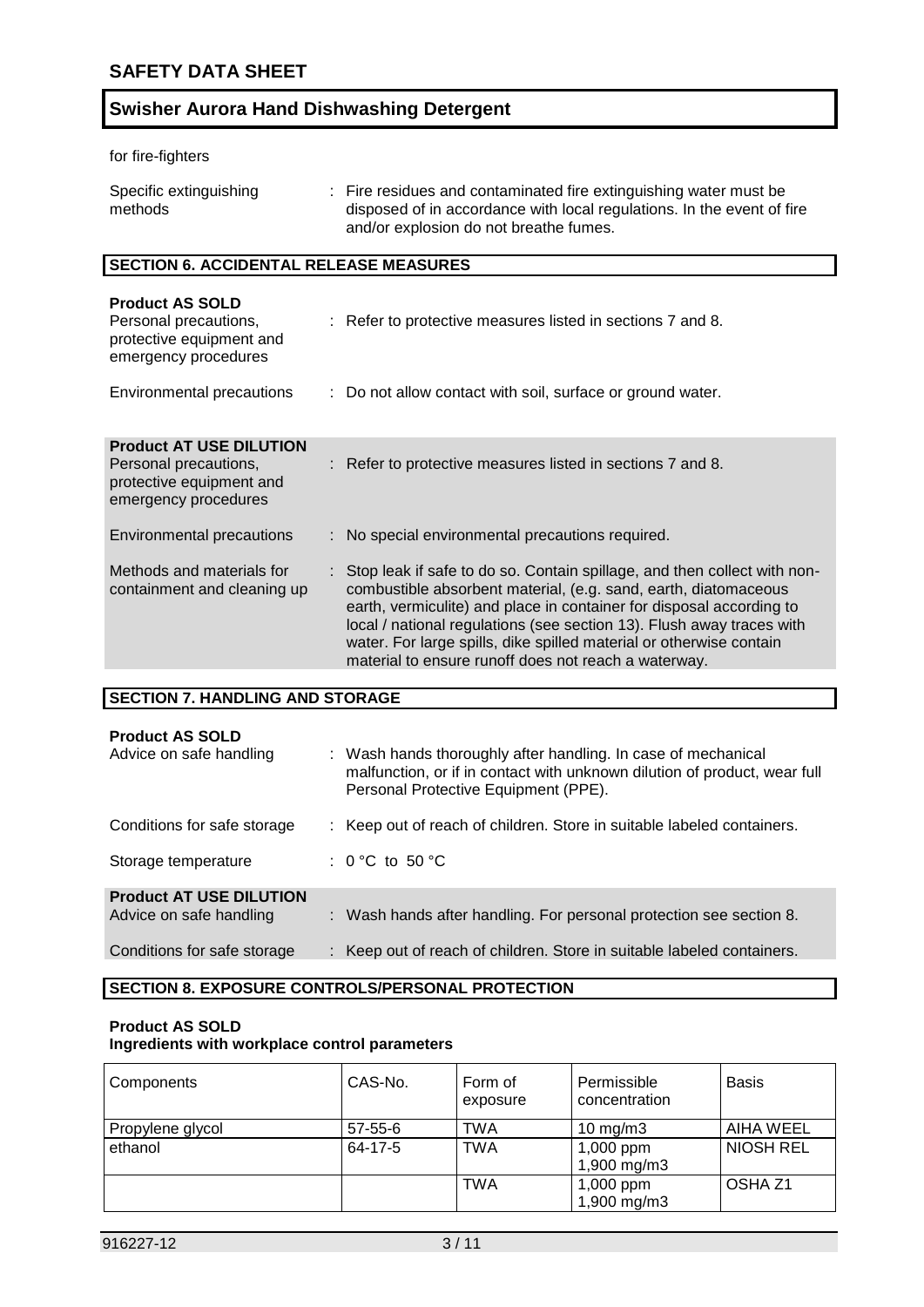| Engineering measures                                          | : Good general ventilation should be sufficient to control worker<br>exposure to airborne contaminants. |
|---------------------------------------------------------------|---------------------------------------------------------------------------------------------------------|
| Personal protective equipment                                 |                                                                                                         |
| Eye protection                                                | : No special protective equipment required.                                                             |
| Hand protection                                               | No special protective equipment required.                                                               |
| Skin protection                                               | No special protective equipment required.                                                               |
| Respiratory protection                                        | No personal respiratory protective equipment normally required.                                         |
| Hygiene measures                                              | Handle in accordance with good industrial hygiene and safety<br>practice.                               |
| <b>Product AT USE DILUTION</b><br><b>Engineering measures</b> | Good general ventilation should be sufficient to control worker<br>exposure to airborne contaminants.   |
| Personal protective equipment                                 |                                                                                                         |
| Eye protection                                                | : No special protective equipment required.                                                             |
| Hand protection                                               | : No special protective equipment required.                                                             |
| Skin protection                                               | No special protective equipment required.                                                               |
| Respiratory protection                                        | No personal respiratory protective equipment normally required.                                         |

## **SECTION 9. PHYSICAL AND CHEMICAL PROPERTIES**

## **Product AS SOLD Product AT USE DILUTION**

| Appearance                                 |   | : liquid            |               |
|--------------------------------------------|---|---------------------|---------------|
| Color                                      |   | : clear, dark blue  | light blue    |
| Odor                                       |   | : Floral            | <b>Floral</b> |
| рH                                         |   | $: 7.33 - 7.57$     |               |
| Flash point                                | ÷ | No data available   |               |
| <b>Odor Threshold</b>                      |   | : No data available |               |
| Melting point/freezing point               |   | : No data available |               |
| Initial boiling point and<br>boiling range |   | : $> 100 °C$        |               |
| Evaporation rate                           |   | : No data available |               |
| Flammability (solid, gas)                  |   | : No data available |               |
| Upper explosion limit                      |   | : No data available |               |
| Lower explosion limit                      |   | : No data available |               |
| Vapor pressure                             | ÷ | No data available   |               |
| Relative vapor density                     |   | : No data available |               |
| Relative density                           |   | 1.022 - 1.042       |               |
| Water solubility                           |   | soluble             |               |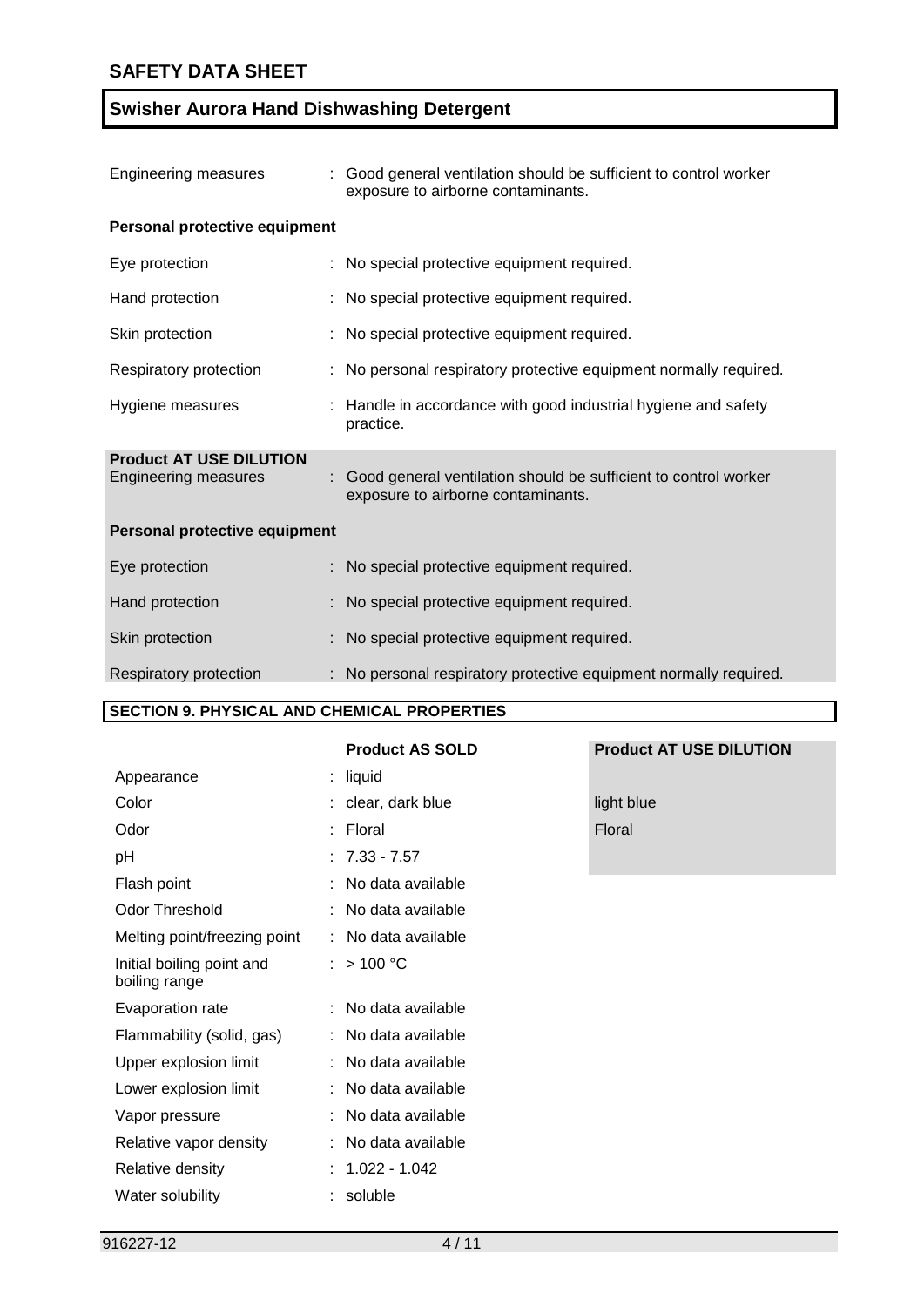| Solubility in other solvents               | : No data available   |
|--------------------------------------------|-----------------------|
| Partition coefficient: n-<br>octanol/water | : No data available   |
| Autoignition temperature                   | ∶   No data available |
| Thermal decomposition                      | : No data available   |
| Viscosity, kinematic                       | : No data available   |
| Explosive properties                       | : No data available   |
| Oxidizing properties                       | : No data available   |
| Molecular weight                           | : No data available   |
| VOC.                                       | . No data available   |

## **SECTION 10. STABILITY AND REACTIVITY**

| <b>Product AS SOLD</b><br>Reactivity  | : No dangerous reaction known under conditions of normal use.                                   |
|---------------------------------------|-------------------------------------------------------------------------------------------------|
| Chemical stability                    | : Stable under normal conditions.                                                               |
| Possibility of hazardous<br>reactions | : No dangerous reaction known under conditions of normal use.                                   |
| Conditions to avoid                   | $:$ None known.                                                                                 |
| Incompatible materials                | : None known.                                                                                   |
| Hazardous decomposition<br>products   | : Decomposition products may include the following materials:<br>Carbon oxides<br>Sulfur oxides |

## **SECTION 11. TOXICOLOGICAL INFORMATION**

## **Potential Health Effects**

| 916227-12                              | 5/11                                                          |
|----------------------------------------|---------------------------------------------------------------|
| <b>Chronic Exposure</b>                | : Health injuries are not known or expected under normal use. |
| <b>Inhalation</b>                      | : Health injuries are not known or expected under normal use. |
| Ingestion                              | : Health injuries are not known or expected under normal use. |
| Skin                                   | : Health injuries are not known or expected under normal use. |
| <b>Product AT USE DILUTION</b><br>Eyes | : Health injuries are not known or expected under normal use. |
| Chronic Exposure                       | : Health injuries are not known or expected under normal use. |
| <b>Inhalation</b>                      | : Health injuries are not known or expected under normal use. |
| Ingestion                              | : Health injuries are not known or expected under normal use. |
| <b>Skin</b>                            | : Health injuries are not known or expected under normal use. |
| <b>Product AS SOLD</b><br>Eyes         | : Causes eye irritation.                                      |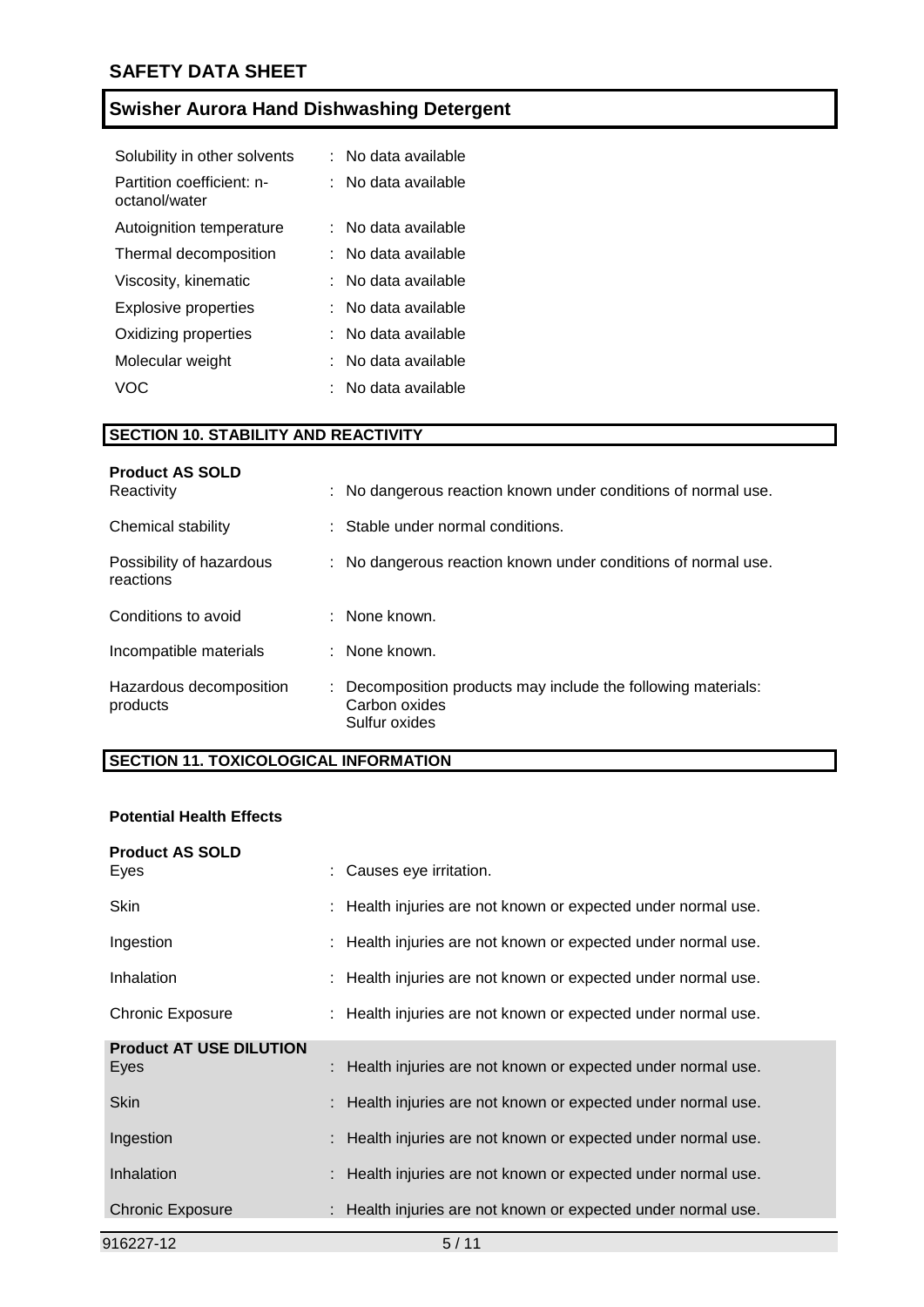## **Experience with human exposure**

| <b>Product AS SOLD</b><br>Eye contact                           | : Redness, Irritation                                                   |
|-----------------------------------------------------------------|-------------------------------------------------------------------------|
| Skin contact                                                    | No symptoms known or expected.                                          |
|                                                                 | No symptoms known or expected.                                          |
| Ingestion                                                       | No symptoms known or expected.                                          |
|                                                                 | No symptoms known or expected.                                          |
| Inhalation                                                      | No symptoms known or expected.                                          |
|                                                                 | No symptoms known or expected.                                          |
| <b>Product AT USE DILUTION</b><br>Eye contact                   | No symptoms known or expected.                                          |
| <b>Toxicity</b>                                                 |                                                                         |
| <b>Product AS SOLD</b><br><b>Product</b><br>Acute oral toxicity | : No data available                                                     |
| Acute inhalation toxicity                                       | : No data available                                                     |
| Acute dermal toxicity                                           | : No data available                                                     |
| Skin corrosion/irritation                                       | No data available                                                       |
| Serious eye damage/eye<br><i>irritation</i>                     | : No data available                                                     |
| Respiratory or skin<br>sensitization                            | No data available                                                       |
| Carcinogenicity                                                 | : No data available                                                     |
| Reproductive effects                                            | : No data available                                                     |
| Germ cell mutagenicity                                          | : No data available                                                     |
| Teratogenicity                                                  | No data available                                                       |
| STOT-single exposure                                            | : No data available                                                     |
| STOT-repeated exposure                                          | : No data available                                                     |
| Aspiration toxicity                                             | : No data available                                                     |
| <b>Components</b>                                               |                                                                         |
| Acute oral toxicity                                             | : Secondary Alkanesulphonates<br>LD50 Rat: 3,983 mg/kg                  |
|                                                                 | Sodium poly(oxyethylene) dodecyl ether sulfate<br>LD50 Rat: 3,350 mg/kg |
|                                                                 | amines, coco alkyldimethyl, n-oxides<br>LD50 Rat: 846 mg/kg             |
|                                                                 | sodium chloride<br>LD50 Rat: 3,000 mg/kg                                |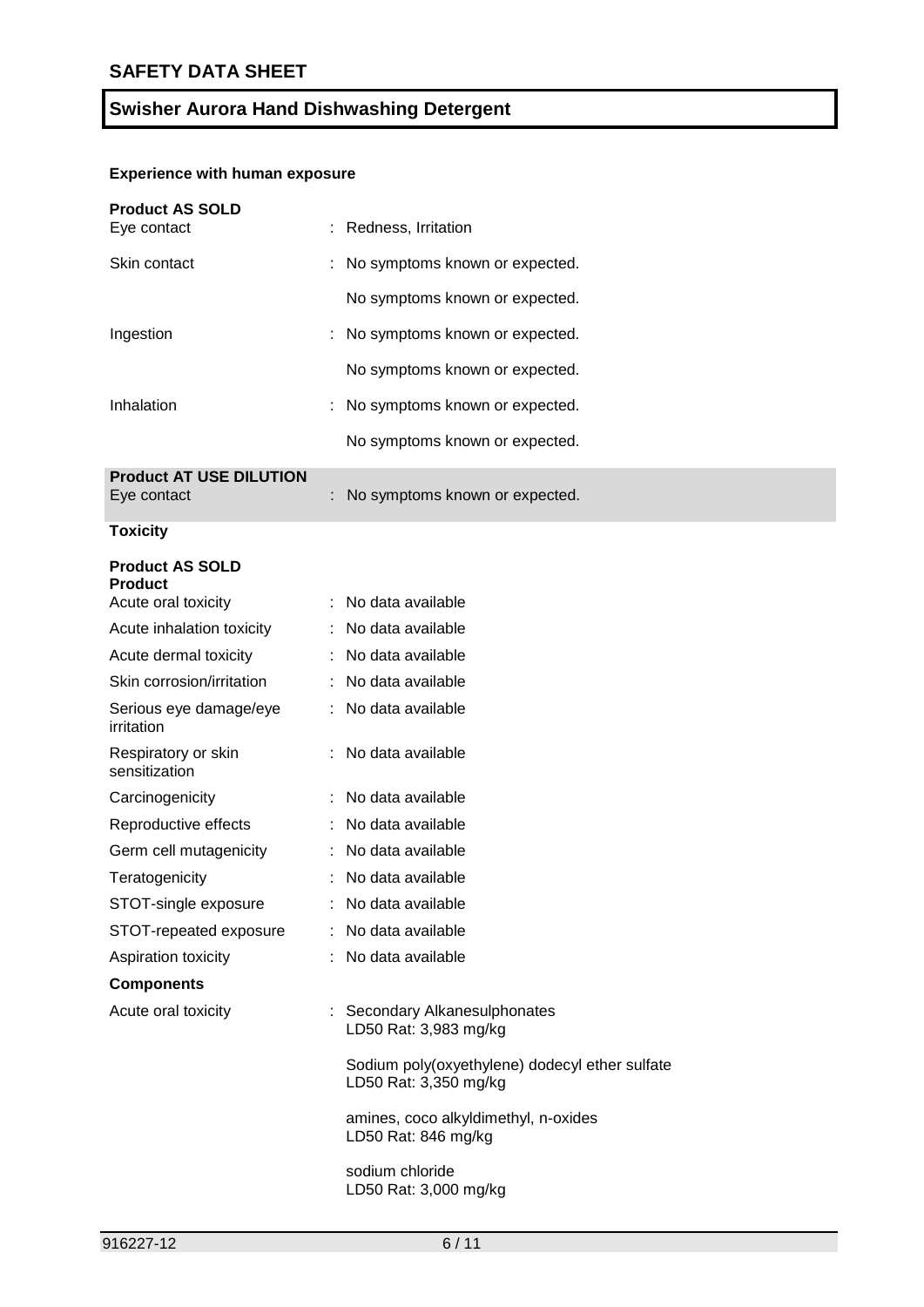|                           | Propylene glycol<br>LD50 Rat: 22,000 mg/kg                                     |
|---------------------------|--------------------------------------------------------------------------------|
|                           | ethanol<br>LD50 Rat: 10,470 mg/kg                                              |
| <b>Components</b>         |                                                                                |
| Acute inhalation toxicity | : Propylene glycol<br>4 h LC50 Rat: > 158.5 mg/l<br>Test atmosphere: dust/mist |
|                           | ethanol<br>4 h LC50 Rat: 117 mg/l<br>Test atmosphere: vapor                    |
| <b>Components</b>         |                                                                                |
| Acute dermal toxicity     | : Secondary Alkanesulphonates<br>LD50 Rabbit: 6,300 mg/kg                      |
|                           | Sodium poly(oxyethylene) dodecyl ether sulfate<br>LD50 Rat: $> 2,000$ mg/kg    |
|                           | amines, coco alkyldimethyl, n-oxides<br>LD50 Rat: $> 2,174$ mg/kg              |
|                           | sodium chloride<br>LD50 Rabbit: > 10,000 mg/kg                                 |
|                           | ethanol<br>LD50 Rabbit: > 15,800 mg/kg                                         |

## **SECTION 12. ECOLOGICAL INFORMATION**

| <b>Product AS SOLD</b><br><b>Ecotoxicity</b>                               |                                                                           |
|----------------------------------------------------------------------------|---------------------------------------------------------------------------|
| Environmental Effects                                                      | : This product has no known ecotoxicological effects.                     |
| <b>Product</b>                                                             |                                                                           |
| Toxicity to fish                                                           | : No data available                                                       |
| Toxicity to daphnia and other : No data available<br>aquatic invertebrates |                                                                           |
| Toxicity to algae                                                          | : No data available                                                       |
| <b>Components</b>                                                          |                                                                           |
| Toxicity to fish                                                           | : Secondary Alkanesulphonates<br>96 h LC50 Fish: 4.2 mg/l                 |
|                                                                            | Sodium poly(oxyethylene) dodecyl ether sulfate<br>96 h LC50 Fish: 28 mg/l |
|                                                                            | amines, coco alkyldimethyl, n-oxides<br>96 h LC50 Fish: 1 mg/l            |
|                                                                            | sodium chloride<br>96 h LC50 Fish: 5,840 mg/l                             |
|                                                                            |                                                                           |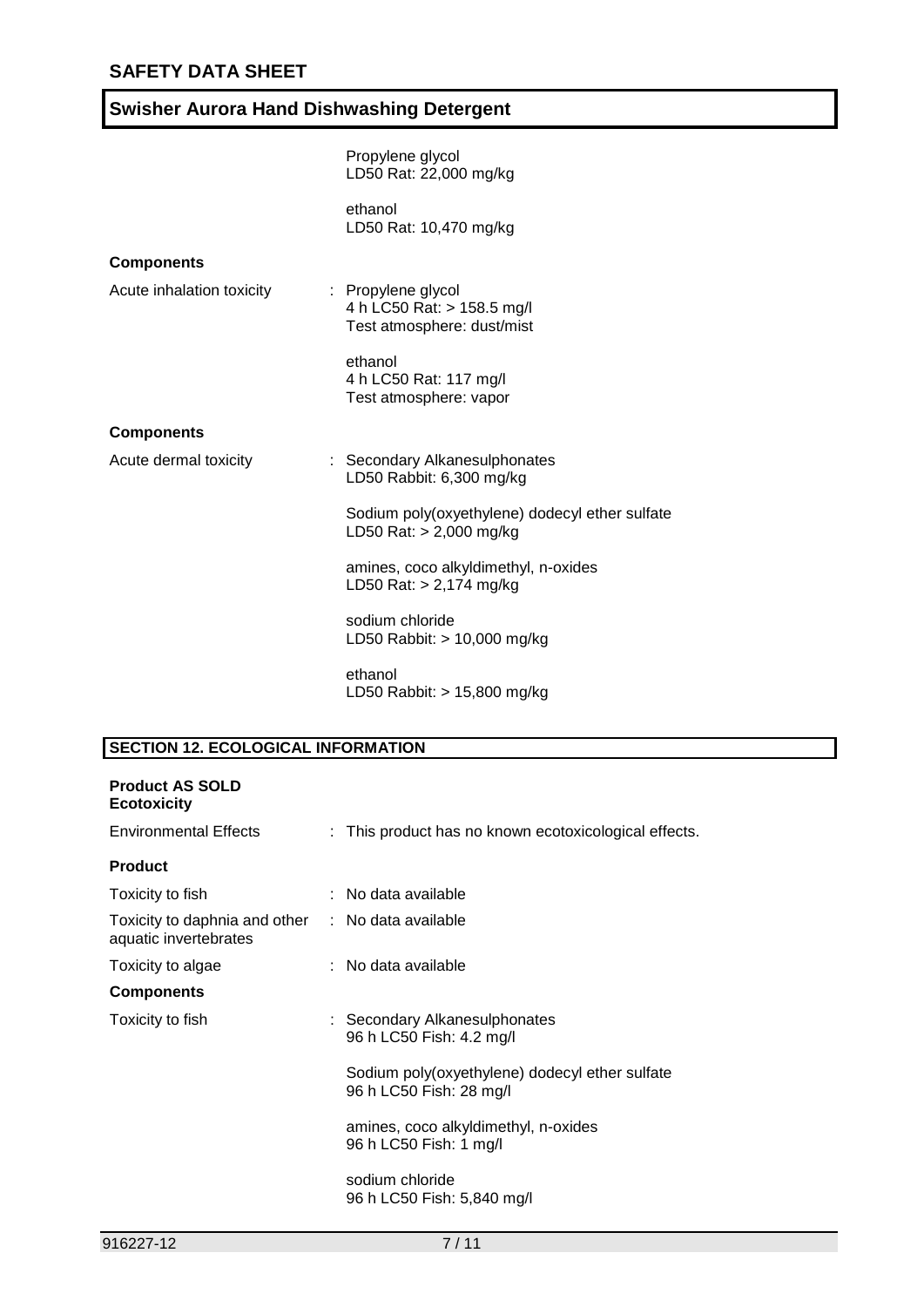| ethanol<br>96 h LC50 Pimephales promelas: > 100 mg/l                                                    |  |
|---------------------------------------------------------------------------------------------------------|--|
|                                                                                                         |  |
| <b>Components</b>                                                                                       |  |
| Toxicity to daphnia and other : Propylene glycol<br>aquatic invertebrates<br>48 h EC50: 18,340 mg/l     |  |
| <b>Components</b>                                                                                       |  |
| Toxicity to algae<br>: Propylene glycol<br>96 h EC50: 19,000 mg/l                                       |  |
| <b>Persistence and degradability</b>                                                                    |  |
| <b>Product AS SOLD</b><br>Biodegradable                                                                 |  |
| <b>Product AT USE DILUTION</b><br>Biodegradable                                                         |  |
| <b>Bioaccumulative potential</b>                                                                        |  |
| No data available                                                                                       |  |
| <b>Mobility in soil</b>                                                                                 |  |
| No data available                                                                                       |  |
| Other adverse effects                                                                                   |  |
| No data available                                                                                       |  |
| <b>SECTION 13. DISPOSAL CONSIDERATIONS</b>                                                              |  |
| <b>Product AS SOLD</b><br>Disposal methods<br>: Diluted product can be flushed to sanitary sewer.       |  |
| Disposal considerations<br>Dispose of in accordance with local, state, and federal regulations.         |  |
| <b>Product AT USE DILUTION</b><br>Disposal methods<br>Diluted product can be flushed to sanitary sewer. |  |
|                                                                                                         |  |

### **SECTION 14. TRANSPORT INFORMATION**

#### **Product AS SOLD**

The shipper/consignor/sender is responsible to ensure that the packaging, labeling, and markings are in compliance with the selected mode of transport.

### **Land transport (DOT)**

Not dangerous goods

## **Sea transport (IMDG/IMO)**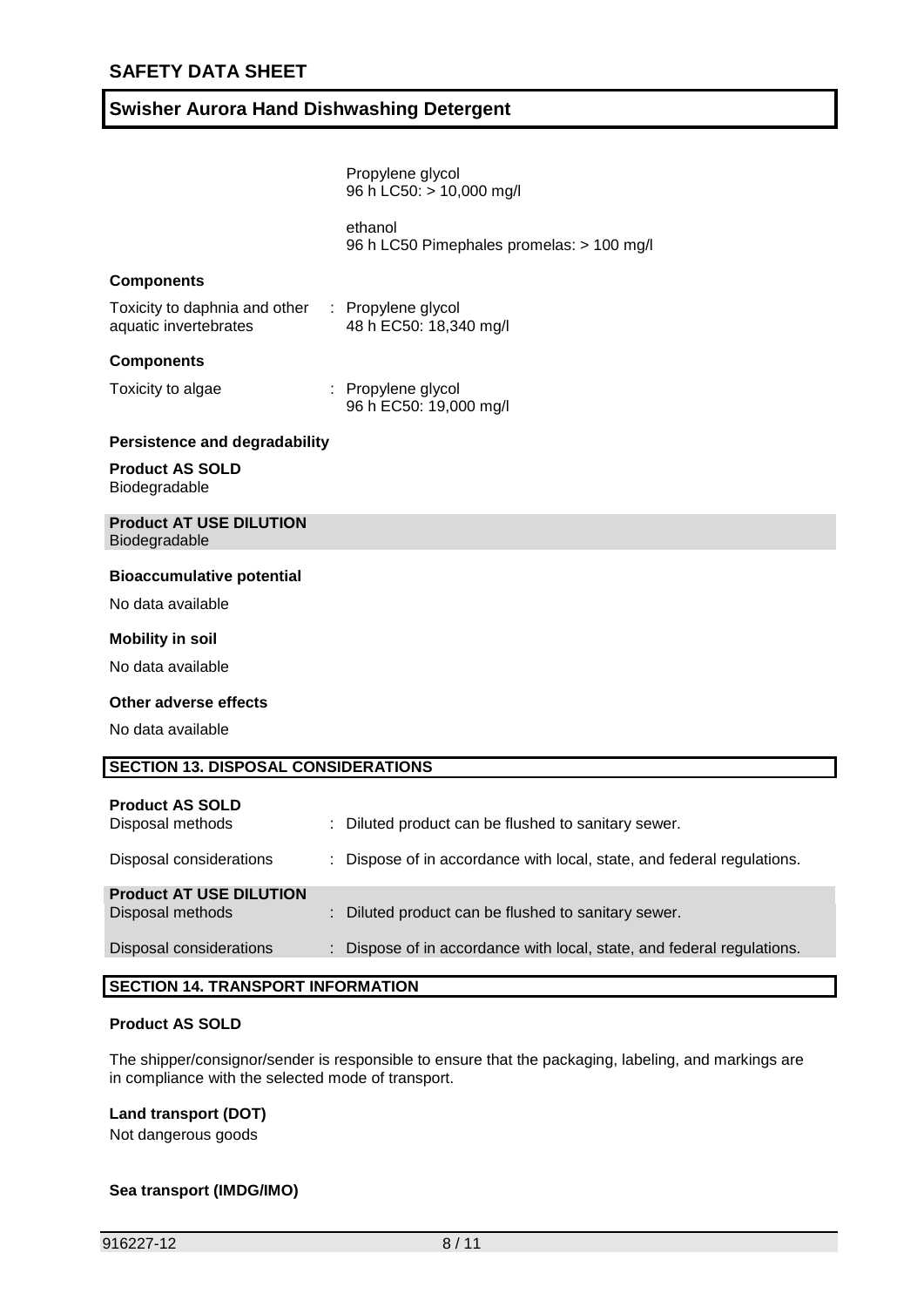Not dangerous goods

#### **SECTION 15. REGULATORY INFORMATION**

#### **Product AS SOLD**

### **EPCRA - Emergency Planning and Community Right-to-Know**

#### **CERCLA Reportable Quantity**

This material does not contain any components with a CERCLA RQ.

#### **SARA 304 Extremely Hazardous Substances Reportable Quantity**

This material does not contain any components with a section 304 EHS RQ.

| SARA 311/312 Hazards | : Serious eye damage or eye irritation                                                                                                                                                    |
|----------------------|-------------------------------------------------------------------------------------------------------------------------------------------------------------------------------------------|
| <b>SARA 302</b>      | : This material does not contain any components with a section 302<br>EHS TPQ.                                                                                                            |
| <b>SARA 313</b>      | : This material does not contain any chemical components with known<br>CAS numbers that exceed the threshold (De Minimis) reporting levels<br>established by SARA Title III, Section 313. |

#### **California Prop. 65**

This product does not contain any chemicals known to the State of California to cause cancer, birth, or any other reproductive defects.

#### **California Cleaning Product Right to Know Act of 2017 (SB 258)**

This regulation applies to this product.

| This regulation applies to this product.<br><b>Chemical Name</b> | CAS-No.       | Function              | List(s)        |
|------------------------------------------------------------------|---------------|-----------------------|----------------|
| water                                                            | 7732-18-5     | <b>Diluent</b>        | Not Applicable |
| Secondary Alkanesulphonates                                      | 68439-57-6    | <b>Cleaning Agent</b> | Not Applicable |
| Sodium poly(oxyethylene)                                         | 68585-34-2    | <b>Cleaning Agent</b> | Not Applicable |
| dodecyl ether sulfate                                            |               |                       |                |
| Nonionic Surfactant                                              | Withheld      | <b>Cleaning Agent</b> | Not Applicable |
| sodium chloride                                                  | 7647-14-5     | Processing Aid        | Not Applicable |
| Propylene glycol                                                 | $57 - 55 - 6$ | Solvent               | 12             |
| Anionic surfactant                                               | Withheld      | <b>Cleaning Agent</b> | Not Applicable |
| nonionic surfactant                                              | Withheld      | <b>Cleaning Agent</b> | Not Applicable |
| Limonene                                                         | 5989-27-5     | Fragrance             | <b>FRA</b>     |
| 3a, 4, 5, 6, 7, 7a-hexahydro-4, 7-                               | 17511-60-3    | Fragrance             | Not Applicable |
| methano-1H-inden-6-yl                                            |               |                       |                |
| propionate                                                       |               |                       |                |
| 3,7-dimethyloct-6-enenitrile                                     | 51566-62-2    | Fragrance             | Not Applicable |
| Beta-Pinene                                                      | 127-91-3      | Fragrance             | Not Applicable |
| terpinolene                                                      | 586-62-9      | Fragrance             | Not Applicable |
| phenethyl alcohol                                                | $60 - 12 - 8$ | Fragrance             | Not Applicable |
| Perfume ingredient                                               | 98-55-5       | Fragrance             | Not Applicable |
| p-mentha-1,4-diene                                               | 99-85-4       | Fragrance             | Not Applicable |
| solvents /additives                                              | 123-68-2      | Fragrance             | Not Applicable |
| Benzene, 1-methyl-4-(1-                                          | 99-87-6       | Fragrance             | Not Applicable |
| methylethyl)-                                                    |               |                       |                |
| glutaraldehyde                                                   | 111-30-8      | <b>Biocide</b>        | 8, 20          |
| Colorant                                                         | Withheld      | Dye                   | Not Applicable |

\*refer to ecolab.com/sds for electronic links to designated lists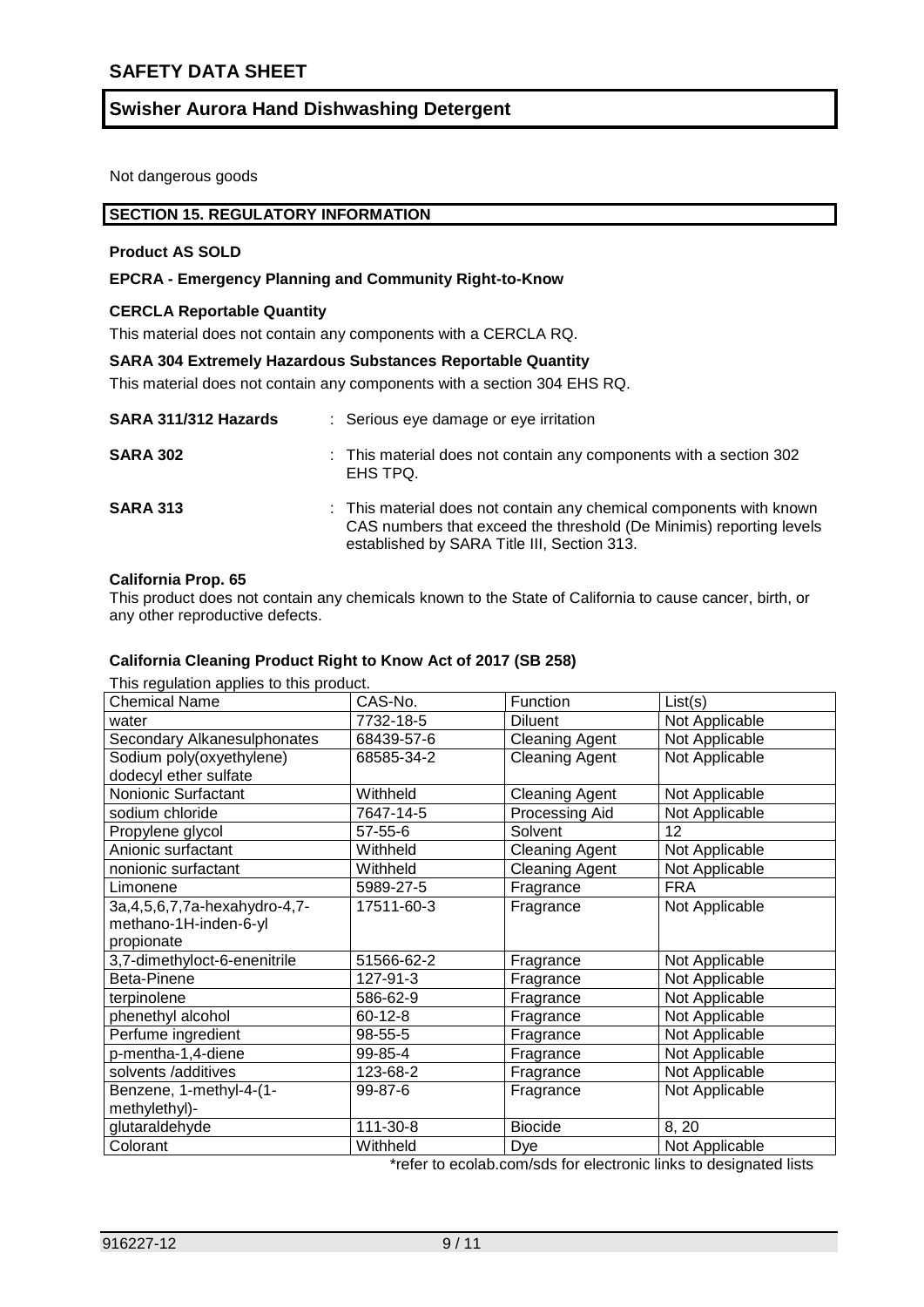#### **The ingredients of this product are reported in the following inventories:**

**United States TSCA Inventory** :

On the inventory, or in compliance with the inventory

### **Canadian Domestic Substances List (DSL)** :

All components of this product are on the Canadian DSL

**Australia Inventory of Chemical Substances (AICS)** : On the inventory, or in compliance with the inventory

**New Zealand. Inventory of Chemical Substances** :

On the inventory, or in compliance with the inventory

**Japan. ENCS - Existing and New Chemical Substances Inventory** :

On the inventory, or in compliance with the inventory

### **Korea. Korean Existing Chemicals Inventory (KECI)** :

On the inventory, or in compliance with the inventory

#### **Philippines Inventory of Chemicals and Chemical Substances (PICCS)** : On the inventory, or in compliance with the inventory

# **China. Inventory of Existing Chemical Substances in China (IECSC)** :

On the inventory, or in compliance with the inventory

### **Taiwan Chemical Substance Inventory (TCSI)** :

not determined

## **SECTION 16. OTHER INFORMATION**



### **Product AT USE DILUTION**